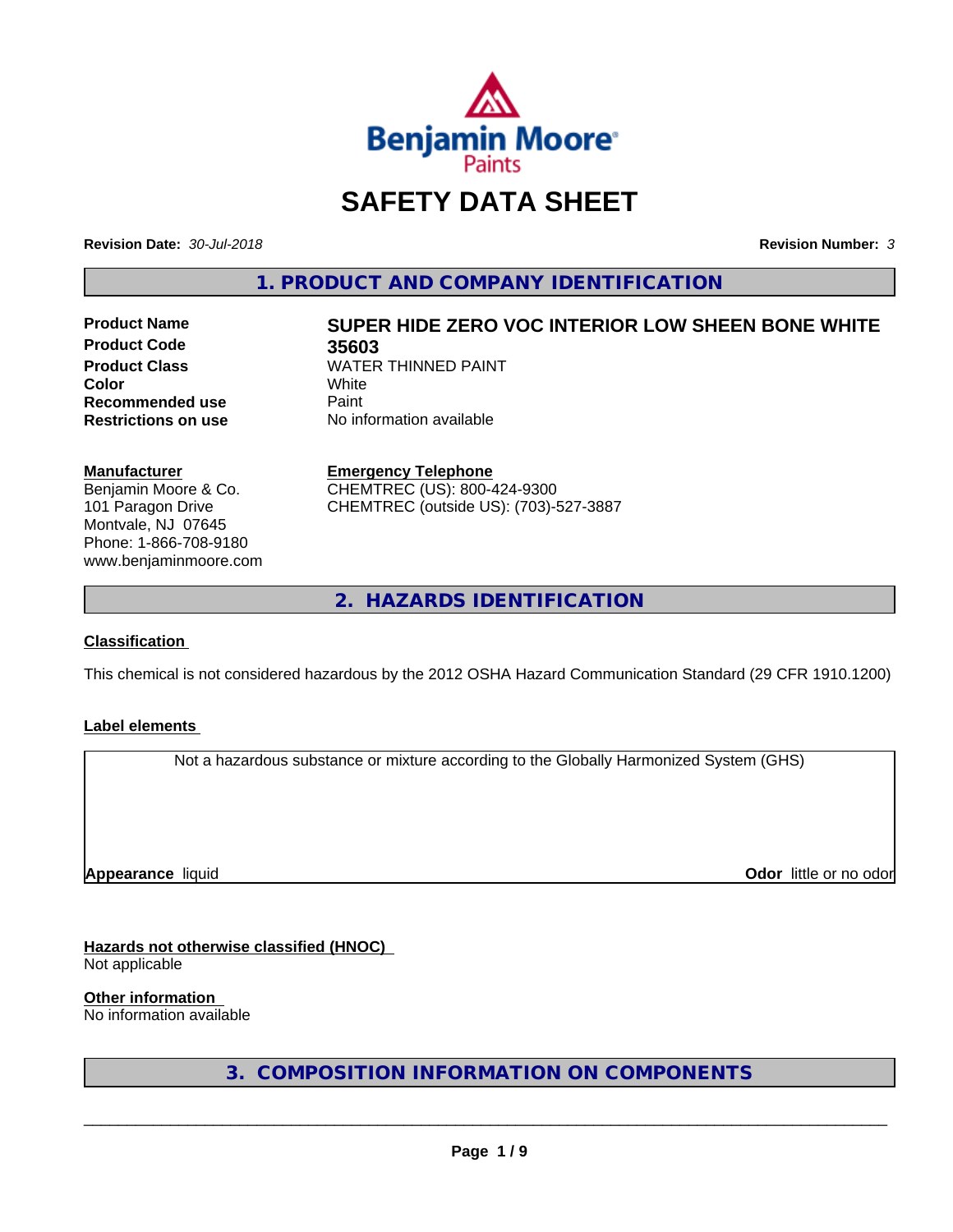| <b>Chemical name</b> | <b>CAS No.</b> | Weight-% |
|----------------------|----------------|----------|
| Titanium dioxide     | 13463-67-7     | ◡        |
| Barium sulfate       | 7727-43-7      | ◡        |
| Limestone            | 1317-65-3      |          |
| Silica, amorphous    | 7631-86-9      |          |
| Ammonia              | 7664-41-7      | U.5      |

\_\_\_\_\_\_\_\_\_\_\_\_\_\_\_\_\_\_\_\_\_\_\_\_\_\_\_\_\_\_\_\_\_\_\_\_\_\_\_\_\_\_\_\_\_\_\_\_\_\_\_\_\_\_\_\_\_\_\_\_\_\_\_\_\_\_\_\_\_\_\_\_\_\_\_\_\_\_\_\_\_\_\_\_\_\_\_\_\_\_\_\_\_

|                                                  | 4. FIRST AID MEASURES                                                                                    |
|--------------------------------------------------|----------------------------------------------------------------------------------------------------------|
| <b>General Advice</b>                            | No hazards which require special first aid measures.                                                     |
| <b>Eye Contact</b>                               | Rinse thoroughly with plenty of water for at least 15 minutes and consult a<br>physician.                |
| <b>Skin Contact</b>                              | Wash off immediately with soap and plenty of water while removing all<br>contaminated clothes and shoes. |
| <b>Inhalation</b>                                | Move to fresh air. If symptoms persist, call a physician.                                                |
| Ingestion                                        | Clean mouth with water and afterwards drink plenty of water. Consult a physician<br>if necessary.        |
| <b>Most Important</b><br><b>Symptoms/Effects</b> | None known.                                                                                              |
| <b>Notes To Physician</b>                        | Treat symptomatically.                                                                                   |

**5. FIRE-FIGHTING MEASURES**

| <b>Suitable Extinguishing Media</b>                                              | Use extinguishing measures that are appropriate to local<br>circumstances and the surrounding environment.                                   |
|----------------------------------------------------------------------------------|----------------------------------------------------------------------------------------------------------------------------------------------|
| <b>Protective Equipment And Precautions For</b><br><b>Firefighters</b>           | As in any fire, wear self-contained breathing apparatus<br>pressure-demand, MSHA/NIOSH (approved or equivalent)<br>and full protective gear. |
| <b>Specific Hazards Arising From The Chemical</b>                                | Closed containers may rupture if exposed to fire or<br>extreme heat.                                                                         |
| <b>Sensitivity To Mechanical Impact</b>                                          | No.                                                                                                                                          |
| <b>Sensitivity To Static Discharge</b>                                           | No.                                                                                                                                          |
| <b>Flash Point Data</b><br>Flash Point (°F)<br>Flash Point (°C)<br><b>Method</b> | Not applicable<br>Not applicable<br>Not applicable                                                                                           |
| <b>Flammability Limits In Air</b>                                                |                                                                                                                                              |
| Lower flammability limit:                                                        | Not applicable                                                                                                                               |
|                                                                                  |                                                                                                                                              |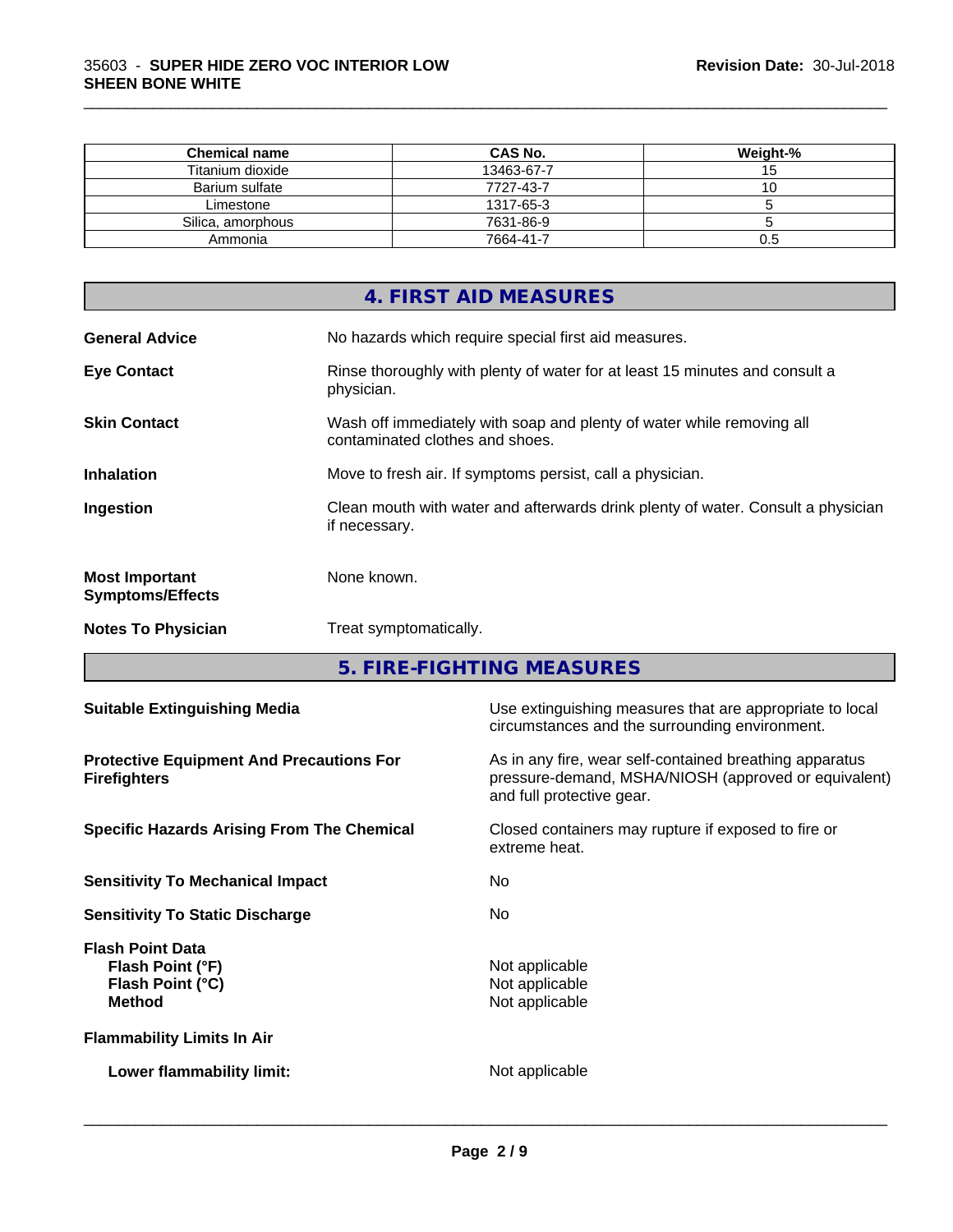#### **Upper flammability limit:** Not applicable

\_\_\_\_\_\_\_\_\_\_\_\_\_\_\_\_\_\_\_\_\_\_\_\_\_\_\_\_\_\_\_\_\_\_\_\_\_\_\_\_\_\_\_\_\_\_\_\_\_\_\_\_\_\_\_\_\_\_\_\_\_\_\_\_\_\_\_\_\_\_\_\_\_\_\_\_\_\_\_\_\_\_\_\_\_\_\_\_\_\_\_\_\_

| <u>NFPA</u> | Health: | <b>Flammability: 0</b> | <b>Instability: 0</b> | <b>Special: Not Applicable</b> |  |
|-------------|---------|------------------------|-----------------------|--------------------------------|--|
| .           |         |                        |                       |                                |  |

#### **NFPA Legend**

- 0 Not Hazardous
- 1 Slightly
- 2 Moderate
- 3 High
- 4 Severe

*The ratings assigned are only suggested ratings, the contractor/employer has ultimate responsibilities for NFPA ratings where this system is used.*

*Additional information regarding the NFPA rating system is available from the National Fire Protection Agency (NFPA) at www.nfpa.org.*

# **6. ACCIDENTAL RELEASE MEASURES**

| <b>Personal Precautions</b>      | Avoid contact with skin, eyes and clothing. Ensure adequate ventilation.                                                                                                         |
|----------------------------------|----------------------------------------------------------------------------------------------------------------------------------------------------------------------------------|
| <b>Other Information</b>         | Prevent further leakage or spillage if safe to do so.                                                                                                                            |
| <b>Environmental precautions</b> | See Section 12 for additional Ecological Information.                                                                                                                            |
| <b>Methods for Cleaning Up</b>   | Soak up with inert absorbent material. Sweep up and shovel into suitable<br>containers for disposal.                                                                             |
|                                  | 7. HANDLING AND STORAGE                                                                                                                                                          |
| <b>Handling</b>                  | Avoid contact with skin, eyes and clothing. Avoid breathing vapors, spray mists or<br>sanding dust. In case of insufficient ventilation, wear suitable respiratory<br>equipment. |
| <b>Storage</b>                   | Keep container tightly closed. Keep out of the reach of children.                                                                                                                |
|                                  |                                                                                                                                                                                  |

**Incompatible Materials** No information available

# **8. EXPOSURE CONTROLS/PERSONAL PROTECTION**

#### **Exposure Limits**

| <b>Chemical name</b> | <b>ACGIH TLV</b>              | <b>OSHA PEL</b>                                |
|----------------------|-------------------------------|------------------------------------------------|
| Titanium dioxide     | 10 mg/m <sup>3</sup> - TWA    | 15 mg/m <sup>3</sup> - TWA                     |
| Barium sulfate       | $5 \text{ mg/m}^3$ - TWA      | 15 mg/m $3$ - TWA<br>$5 \text{ mg/m}^3$ - TWA  |
| Limestone            | N/E                           | 15 mg/m $3$ - TWA<br>5 mg/m <sup>3</sup> - TWA |
| Silica, amorphous    | N/E                           | 20 mppcf - TWA                                 |
| Ammonia              | 25 ppm - TWA<br>35 ppm - STEL | 50 ppm - TWA<br>$35 \text{ mg/m}^3$ - TWA      |

#### **Legend**

ACGIH - American Conference of Governmental Industrial Hygienists Exposure Limits

OSHA - Occupational Safety & Health Administration Exposure Limits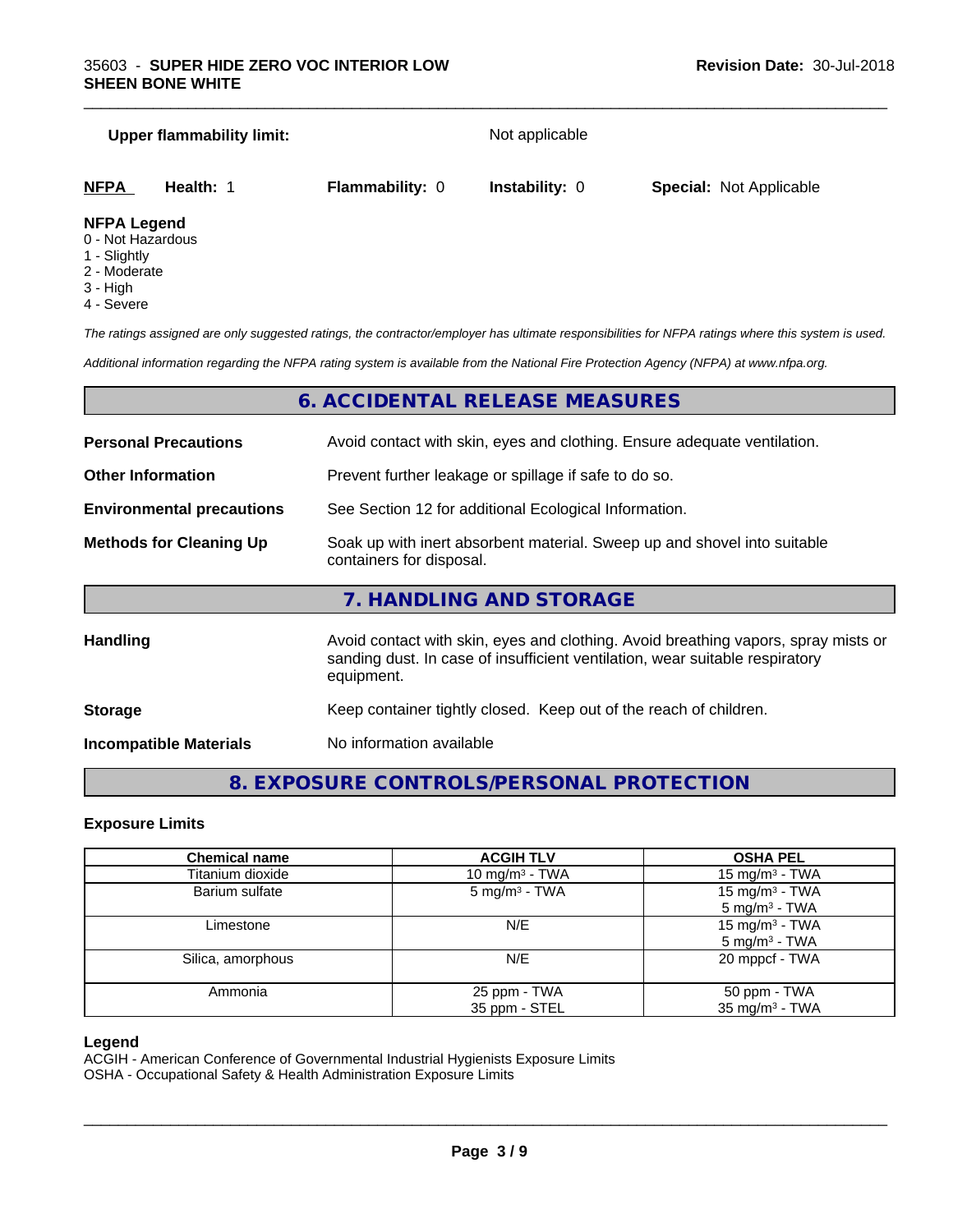N/E - Not Established

| <b>Engineering Measures</b>          | Ensure adequate ventilation, especially in confined areas.                                                                          |
|--------------------------------------|-------------------------------------------------------------------------------------------------------------------------------------|
| <b>Personal Protective Equipment</b> |                                                                                                                                     |
| <b>Eye/Face Protection</b>           | Safety glasses with side-shields.                                                                                                   |
| <b>Skin Protection</b>               | Protective gloves and impervious clothing.                                                                                          |
| <b>Respiratory Protection</b>        | In case of insufficient ventilation wear suitable respiratory equipment.                                                            |
| <b>Hygiene Measures</b>              | Avoid contact with skin, eyes and clothing. Remove and wash contaminated<br>clothing before re-use. Wash thoroughly after handling. |

\_\_\_\_\_\_\_\_\_\_\_\_\_\_\_\_\_\_\_\_\_\_\_\_\_\_\_\_\_\_\_\_\_\_\_\_\_\_\_\_\_\_\_\_\_\_\_\_\_\_\_\_\_\_\_\_\_\_\_\_\_\_\_\_\_\_\_\_\_\_\_\_\_\_\_\_\_\_\_\_\_\_\_\_\_\_\_\_\_\_\_\_\_

# **9. PHYSICAL AND CHEMICAL PROPERTIES**

| Appearance                           | liquid                   |
|--------------------------------------|--------------------------|
| Odor                                 | little or no odor        |
| <b>Odor Threshold</b>                | No information available |
| Density (Ibs/gal)                    | $10.6 - 11.0$            |
| <b>Specific Gravity</b>              | $1.27 - 1.32$            |
| рH                                   | No information available |
| <b>Viscosity (cps)</b>               | No information available |
| Solubility(ies)                      | No information available |
| <b>Water solubility</b>              | No information available |
| <b>Evaporation Rate</b>              | No information available |
| Vapor pressure @20 °C (kPa)          | No information available |
| Vapor density                        | No information available |
| Wt. % Solids                         | $45 - 55$                |
| Vol. % Solids                        | $30 - 40$                |
| Wt. % Volatiles                      | $45 - 55$                |
| <b>Vol. % Volatiles</b>              | $60 - 70$                |
| <b>VOC Regulatory Limit (g/L)</b>    | < 5                      |
| <b>Boiling Point (°F)</b>            | 212                      |
| <b>Boiling Point (°C)</b>            | 100                      |
| <b>Freezing Point (°F)</b>           | 32                       |
| <b>Freezing Point (°C)</b>           | 0                        |
| Flash Point (°F)                     | Not applicable           |
| Flash Point (°C)                     | Not applicable           |
| <b>Method</b>                        | Not applicable           |
| <b>Flammability (solid, gas)</b>     | Not applicable           |
| <b>Upper flammability limit:</b>     | Not applicable           |
| Lower flammability limit:            | Not applicable           |
| <b>Autoignition Temperature (°F)</b> | No information available |
| <b>Autoignition Temperature (°C)</b> | No information available |
| Decomposition Temperature (°F)       | No information available |
| Decomposition Temperature (°C)       | No information available |
| <b>Partition coefficient</b>         | No information available |

**10. STABILITY AND REACTIVITY**

**Reactivity Not Applicable** Not Applicable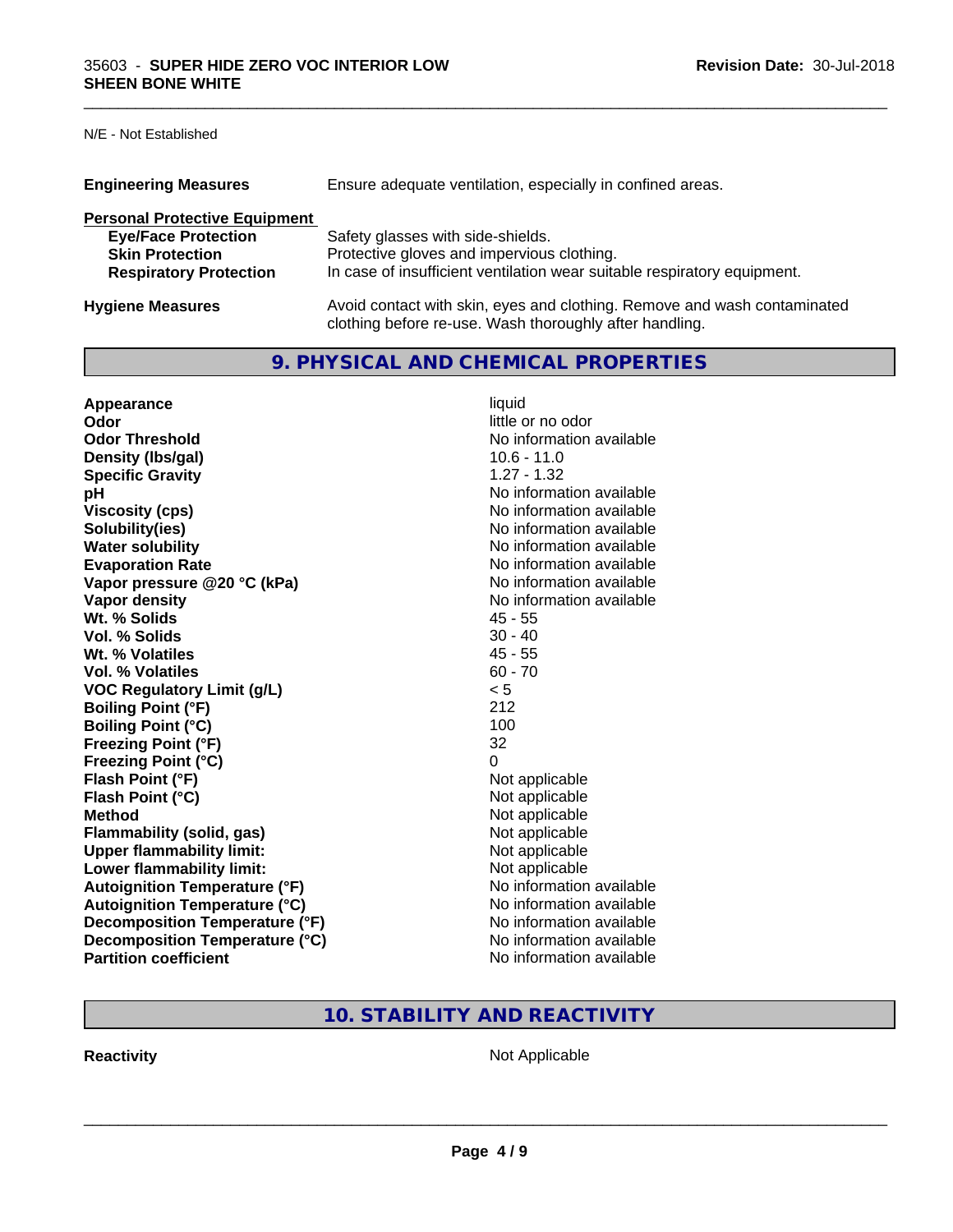| <b>Chemical Stability</b>               | Stable under normal conditions.          |
|-----------------------------------------|------------------------------------------|
| <b>Conditions to avoid</b>              | Prevent from freezing.                   |
| <b>Incompatible Materials</b>           | No materials to be especially mentioned. |
| <b>Hazardous Decomposition Products</b> | None under normal use.                   |
| Possibility of hazardous reactions      | None under normal conditions of use.     |

# **11. TOXICOLOGICAL INFORMATION**

\_\_\_\_\_\_\_\_\_\_\_\_\_\_\_\_\_\_\_\_\_\_\_\_\_\_\_\_\_\_\_\_\_\_\_\_\_\_\_\_\_\_\_\_\_\_\_\_\_\_\_\_\_\_\_\_\_\_\_\_\_\_\_\_\_\_\_\_\_\_\_\_\_\_\_\_\_\_\_\_\_\_\_\_\_\_\_\_\_\_\_\_\_

| <b>Product Information</b>               |                                                                                                                 |
|------------------------------------------|-----------------------------------------------------------------------------------------------------------------|
| Information on likely routes of exposure |                                                                                                                 |
| <b>Principal Routes of Exposure</b>      | Eye contact, skin contact and inhalation.                                                                       |
| <b>Acute Toxicity</b>                    |                                                                                                                 |
| <b>Product Information</b>               | No information available                                                                                        |
|                                          | Symptoms related to the physical, chemical and toxicological characteristics                                    |
| <b>Symptoms</b>                          | No information available                                                                                        |
|                                          | Delayed and immediate effects as well as chronic effects from short and long-term exposure                      |
| Eye contact                              | May cause slight irritation.                                                                                    |
| <b>Skin contact</b>                      | Substance may cause slight skin irritation. Prolonged or repeated contact may dry<br>skin and cause irritation. |
| <b>Inhalation</b>                        | May cause irritation of respiratory tract.                                                                      |
| Ingestion                                | Ingestion may cause gastrointestinal irritation, nausea, vomiting and diarrhea.                                 |
| <b>Sensitization</b>                     | No information available                                                                                        |
| <b>Neurological Effects</b>              | No information available.                                                                                       |
| <b>Mutagenic Effects</b>                 | No information available.                                                                                       |
| <b>Reproductive Effects</b>              | No information available.                                                                                       |
| <b>Developmental Effects</b>             | No information available.                                                                                       |
| <b>Target organ effects</b>              | No information available.                                                                                       |
| <b>STOT - single exposure</b>            | No information available.                                                                                       |
| <b>STOT - repeated exposure</b>          | No information available.                                                                                       |
| Other adverse effects                    | No information available.                                                                                       |
| <b>Aspiration Hazard</b>                 | No information available                                                                                        |
| <b>Numerical measures of toxicity</b>    |                                                                                                                 |

#### **The following values are calculated based on chapter 3.1 of the GHS document**

| ATEmix (oral)                                  | 6066 mg/kg |
|------------------------------------------------|------------|
| ATEmix (dermal)                                | 91722      |
| <b>ATEmix (inhalation-dust/mist)</b> 20.4 mg/L |            |

#### **Component Information**

Titanium dioxide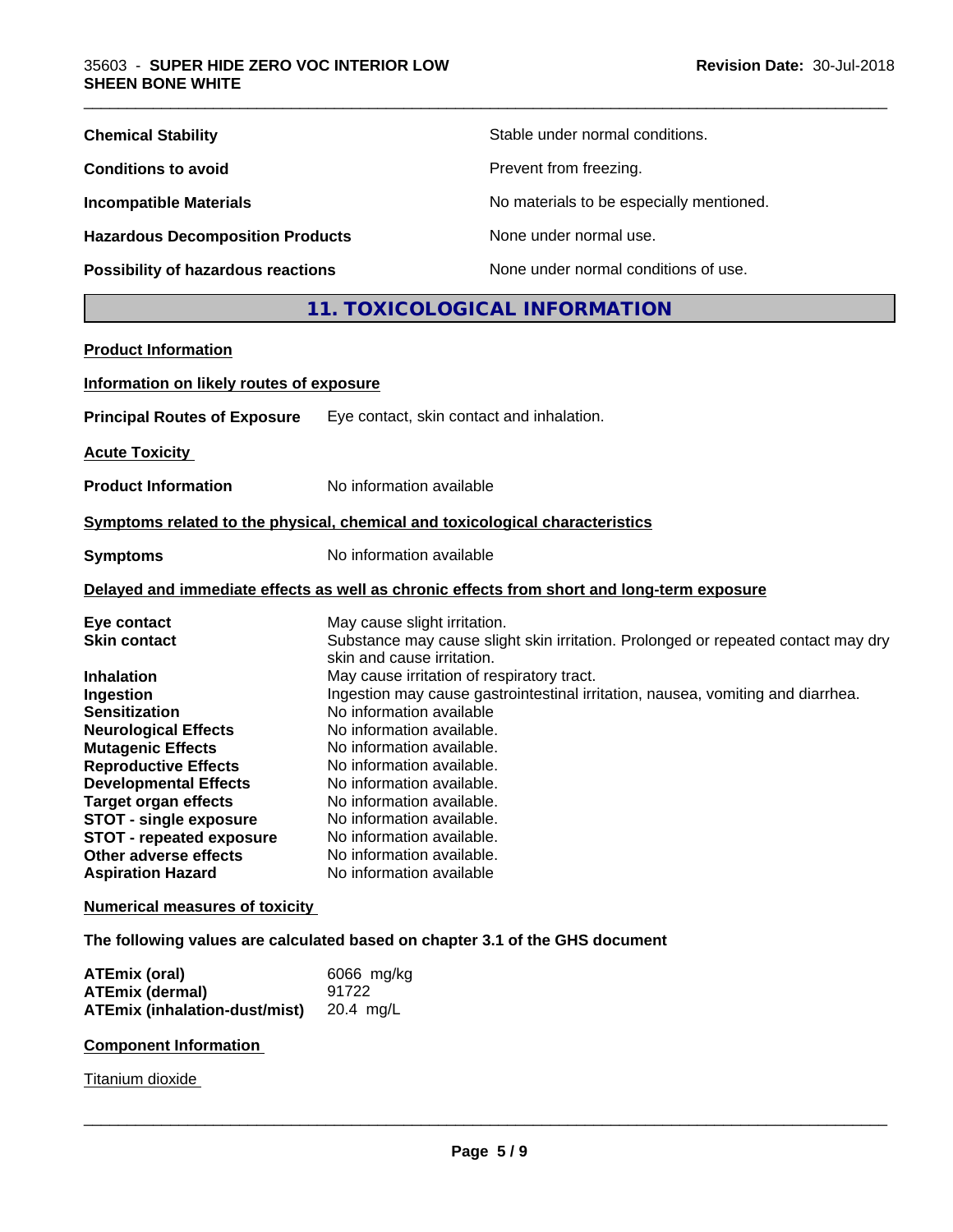LD50 Oral: > 10000 mg/kg (Rat) Barium sulfate LD50 Oral: > 5,000 g/kg (Rat) vendor data Silica, amorphous LD50 Oral: > 5000 mg/kg (Rat) LD50 Dermal: 2,000 mg/kg (Rabbit) LC50 Inhalation (Dust): > 2 mg/L Ammonia LC50 Inhalation (Vapor): 2000 ppm (Rat, 4 hr.)

#### **Carcinogenicity**

*The information below indicateswhether each agency has listed any ingredient as a carcinogen:.*

| Chemical<br>∣ name                                                                                                                              | <b>IARC</b>                  | <b>NTP</b> | OSHA   |
|-------------------------------------------------------------------------------------------------------------------------------------------------|------------------------------|------------|--------|
|                                                                                                                                                 | .<br>2B<br>Possible<br>Human |            | Listed |
| <b>The Contract of the Contract of the Contract of the Contract of the Contract of the Contract of the Contract o</b><br>m dioxide<br>l itanıum | Carcinoɑen                   |            |        |

\_\_\_\_\_\_\_\_\_\_\_\_\_\_\_\_\_\_\_\_\_\_\_\_\_\_\_\_\_\_\_\_\_\_\_\_\_\_\_\_\_\_\_\_\_\_\_\_\_\_\_\_\_\_\_\_\_\_\_\_\_\_\_\_\_\_\_\_\_\_\_\_\_\_\_\_\_\_\_\_\_\_\_\_\_\_\_\_\_\_\_\_\_

• Although IARC has classified titanium dioxide as possibly carcinogenic to humans (2B), their summary concludes: "No significant exposure to titanium dioxide is thought to occur during the use of products in which titanium dioxide is bound to other materials, such as paint."

#### **Legend**

IARC - International Agency for Research on Cancer NTP - National Toxicity Program OSHA - Occupational Safety & Health Administration

**12. ECOLOGICAL INFORMATION**

#### **Ecotoxicity Effects**

The environmental impact of this product has not been fully investigated.

#### **Product Information**

#### **Acute Toxicity to Fish**

No information available

#### **Acute Toxicity to Aquatic Invertebrates**

No information available

#### **Acute Toxicity to Aquatic Plants**

No information available

#### **Persistence / Degradability**

No information available.

#### **Bioaccumulation**

There is no data for this product.

#### **Mobility in Environmental Media**

No information available.

#### **Ozone**

No information available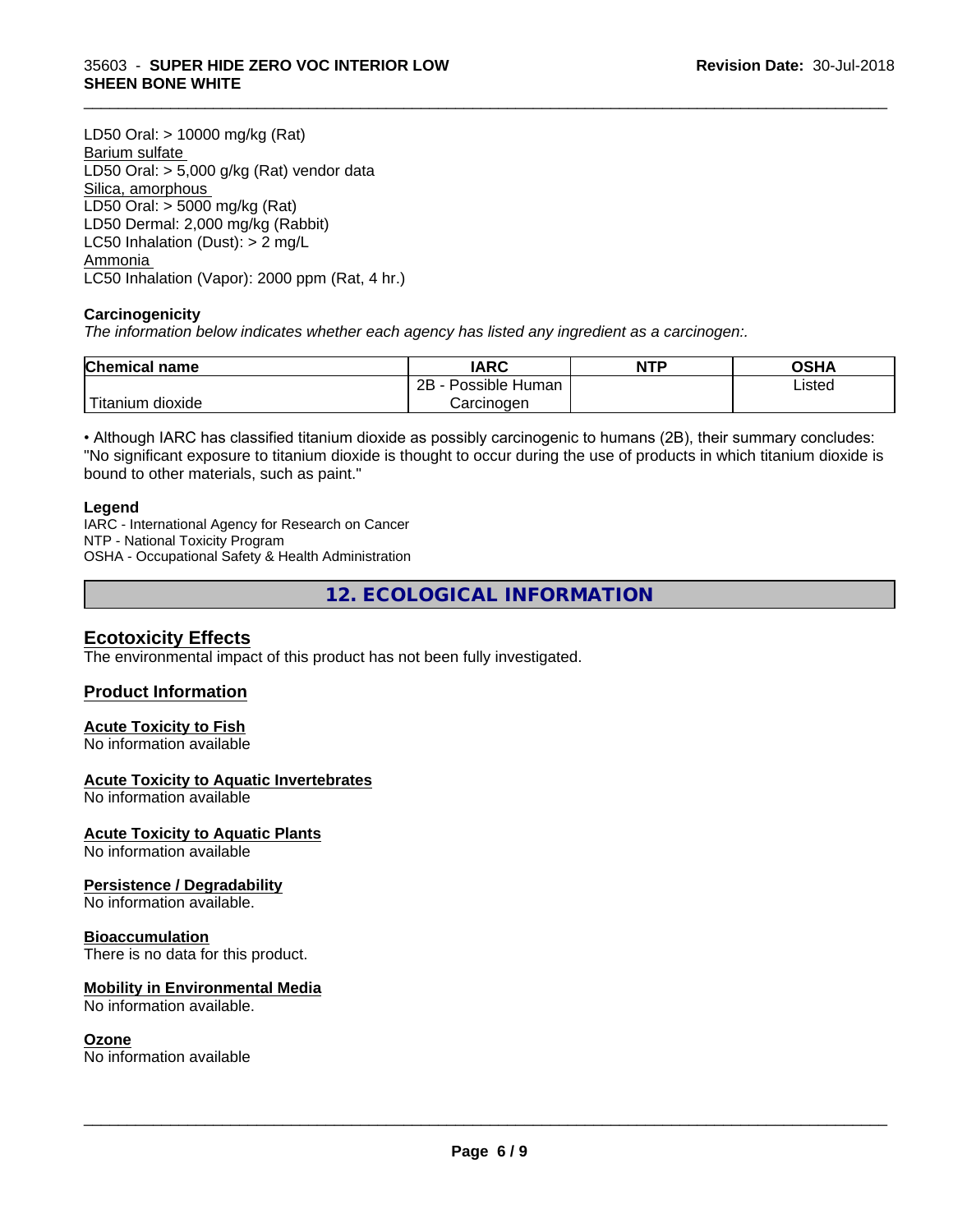#### **Component Information**

### **Acute Toxicity to Fish**

#### Titanium dioxide

 $LC50:$  > 1000 mg/L (Fathead Minnow - 96 hr.)

#### **Acute Toxicity to Aquatic Invertebrates**

No information available

#### **Acute Toxicity to Aquatic Plants**

No information available

**13. DISPOSAL CONSIDERATIONS**

\_\_\_\_\_\_\_\_\_\_\_\_\_\_\_\_\_\_\_\_\_\_\_\_\_\_\_\_\_\_\_\_\_\_\_\_\_\_\_\_\_\_\_\_\_\_\_\_\_\_\_\_\_\_\_\_\_\_\_\_\_\_\_\_\_\_\_\_\_\_\_\_\_\_\_\_\_\_\_\_\_\_\_\_\_\_\_\_\_\_\_\_\_

| <b>Waste Disposal Method</b> | Dispose of in accordance with federal, state, and local regulations. Local<br>requirements may vary, consult your sanitation department or state-designated<br>environmental protection agency for more disposal options. |
|------------------------------|---------------------------------------------------------------------------------------------------------------------------------------------------------------------------------------------------------------------------|
|                              | 14. TRANSPORT INFORMATION                                                                                                                                                                                                 |
| <b>DOT</b>                   | Not regulated                                                                                                                                                                                                             |
| <b>ICAO/IATA</b>             | Not regulated                                                                                                                                                                                                             |
| <b>IMDG / IMO</b>            | Not regulated                                                                                                                                                                                                             |
|                              | <b>15. REGULATORY INFORMATION</b>                                                                                                                                                                                         |

### **International Inventories**

| <b>TSCA: United States</b> | Yes - All components are listed or exempt. |
|----------------------------|--------------------------------------------|
| <b>DSL: Canada</b>         | Yes - All components are listed or exempt. |

# **Federal Regulations**

| SARA 311/312 hazardous categorization |    |  |
|---------------------------------------|----|--|
| Acute health hazard                   | Nο |  |
| Chronic Health Hazard                 | Nο |  |
| Fire hazard                           | No |  |
| Sudden release of pressure hazard     | No |  |
| Reactive Hazard                       | No |  |

#### **SARA 313**

Section 313 of Title III of the Superfund Amendments and Reauthorization Act of 1986 (SARA). This product contains a chemical or chemicals which are subject to the reporting requirements of the Act and Title 40 of the Code of Federal Regulations, Part 372: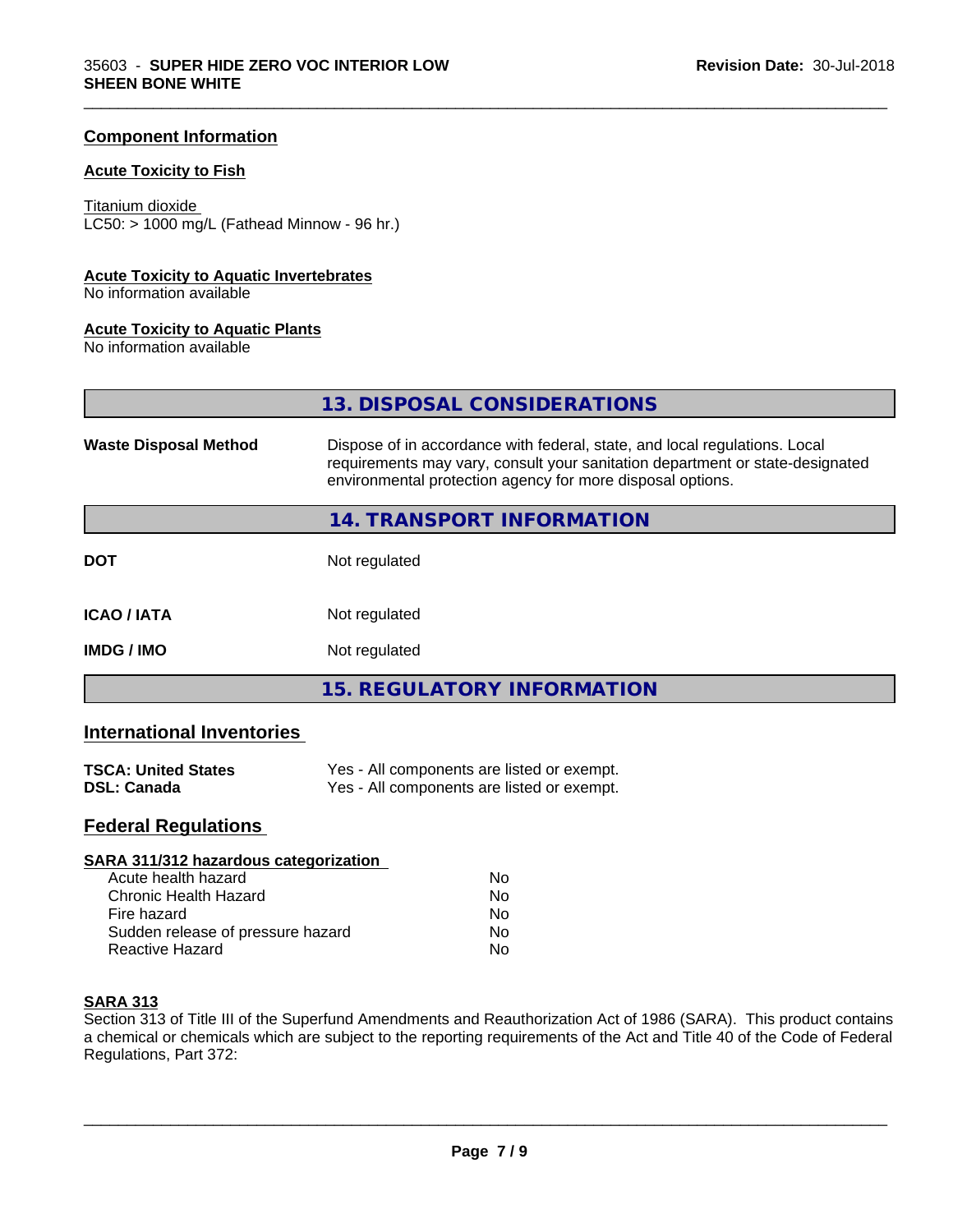| <b>Chemical name</b> | CAS No.   | Weight-% | <b>CERCLA/SARA 313</b><br>(de minimis concentration) |
|----------------------|-----------|----------|------------------------------------------------------|
| Barium sulfate       | 7727-43-7 | 10       |                                                      |

\_\_\_\_\_\_\_\_\_\_\_\_\_\_\_\_\_\_\_\_\_\_\_\_\_\_\_\_\_\_\_\_\_\_\_\_\_\_\_\_\_\_\_\_\_\_\_\_\_\_\_\_\_\_\_\_\_\_\_\_\_\_\_\_\_\_\_\_\_\_\_\_\_\_\_\_\_\_\_\_\_\_\_\_\_\_\_\_\_\_\_\_\_

#### **Clean Air Act,Section 112 Hazardous Air Pollutants (HAPs) (see 40 CFR 61)** This product contains the following HAPs:

*None*

# **US State Regulations**

#### **California Proposition 65**

**AVIMARNING:** Cancer and Reproductive Harm– www.P65warnings.ca.gov

#### **State Right-to-Know**

| <b>Chemical name</b> | <b>Massachusetts</b> | <b>New Jersey</b> | Pennsylvania |
|----------------------|----------------------|-------------------|--------------|
| Titanium dioxide     |                      |                   |              |
| Barium sulfate       |                      |                   |              |
| Limestone            |                      |                   |              |
| Silica, amorphous    |                      |                   |              |

#### **Legend**

X - Listed

# **16. OTHER INFORMATION**

| HMIS -                                                                                                    | Health: 1 | <b>Flammability: 0</b> | <b>Reactivity: 0</b> | $PPE: -$ |
|-----------------------------------------------------------------------------------------------------------|-----------|------------------------|----------------------|----------|
| <b>HMIS Legend</b><br>0 - Minimal Hazard<br>1 - Slight Hazard<br>$\bigcap$ M <sub>s</sub> denote the seal |           |                        |                      |          |

- 2 Moderate Hazard
- 3 Serious Hazard
- 4 Severe Hazard
- **Chronic Hazard**

X - Consult your supervisor or S.O.P. for "Special" handling instructions.

*Note: The PPE rating has intentionally been left blank. Choose appropriate PPE that will protect employees from the hazards the material will present under the actual normal conditions of use.*

*Caution: HMISÒ ratings are based on a 0-4 rating scale, with 0 representing minimal hazards or risks, and 4 representing significant hazards or risks. Although HMISÒ ratings are not required on MSDSs under 29 CFR 1910.1200, the preparer, has chosen to provide them. HMISÒ ratings are to be used only in conjunction with a fully implemented HMISÒ program by workers who have received appropriate HMISÒ training. HMISÒ is a registered trade and service mark of the NPCA. HMISÒ materials may be purchased exclusively from J. J. Keller (800) 327-6868.*

 **WARNING!** If you scrape, sand, or remove old paint, you may release lead dust. LEAD IS TOXIC. EXPOSURE TO LEAD DUST CAN CAUSE SERIOUS ILLNESS, SUCH AS BRAIN DAMAGE, ESPECIALLY IN CHILDREN. PREGNANT WOMEN SHOULD ALSO AVOID EXPOSURE.Wear a NIOSH approved respirator to control lead